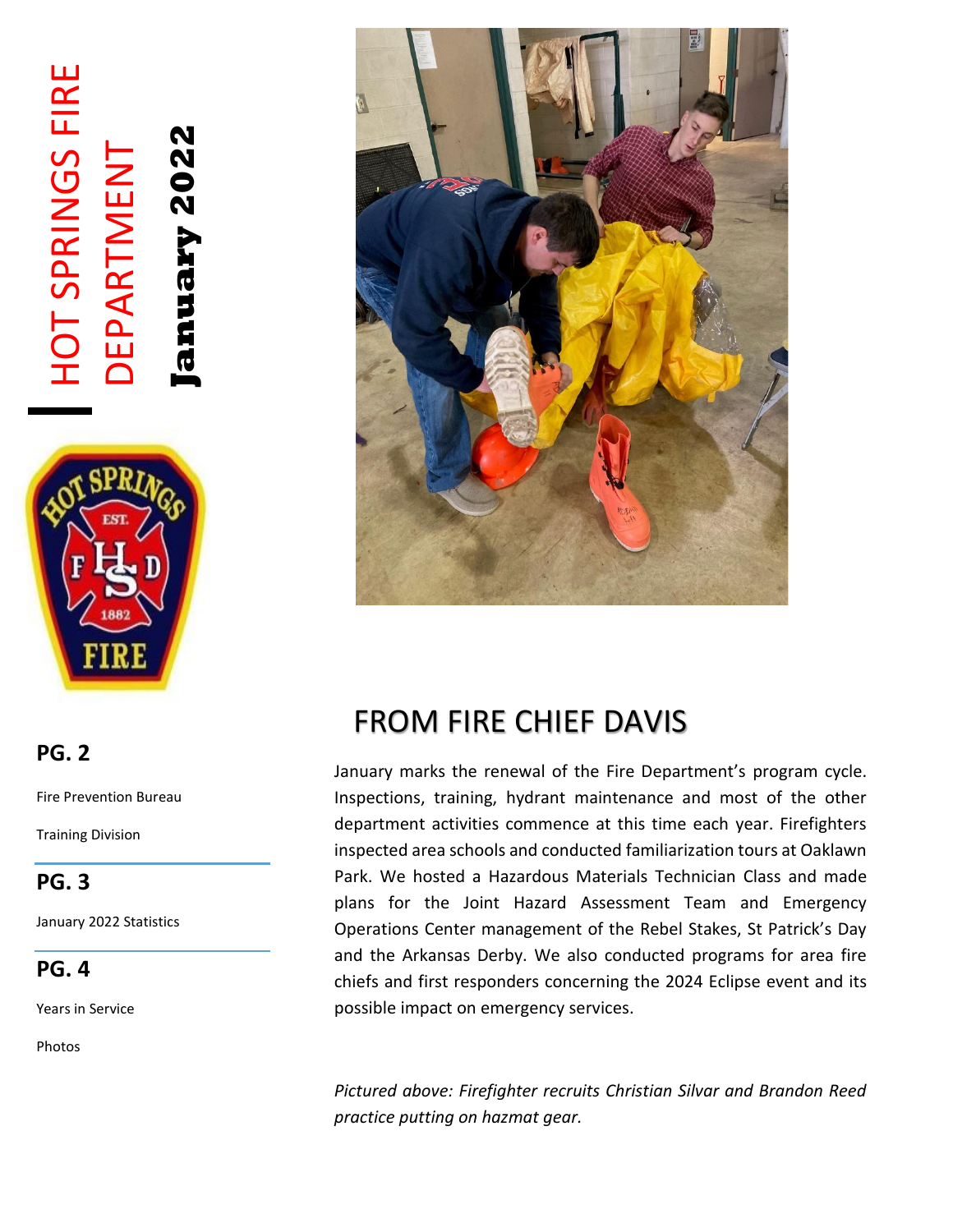

*Pictured Above: Dive Team members Lt. Kenny Talbert, DR Kevin Vaughn, and FF David Koller at an incident in Hot Springs Village*

## **FIRE PREVENTION BUREAU**

#### FIRE MARSHAL, TOM BRAUGHON

The Fire Prevention Bureau conducted 45 inspections for October including 5 Certificate of Occupancies: Garrett Construction, Evermark Realty, Red Piper by Red Hook, Spa area independent Living Service, and Entergy. In addition, the Fire Prevention Bureau conducted thirty- four school inspections to contribute to the safety of the children in Hot Springs.

The new Dell tablets were provided to HSFD personnel in preparation for upcoming pre-fire planning.

FM Braughton and Capt. Byrd responded with Hot Springs Fire Dept. Dive Team to assist the Arkansas Game and Fish with the recovery of one drowning victim at Lake Desoto in Hot Springs Village. AGF used advanced sonar detection equipment to locate the victim, and the HSFD Dive Team dove to recover the body.

*Picture Below: Firefighter Recruit Taylor Muse and Firefighter Eric Fryar Train in Hazmat while Driver Tracey Gray observes.* 



## **TRAINING DIVISION**

TRAINING OFFICER, TY FARRIS

- Three Firefighter Recruits finished their HSFD orientation in preparation for attending the Arkansas Fire Training Academy. These Recruits participated in a variety of Firefighter skills, including live-fire training at the Training Grounds. Classes at the Academy started on January 9 with Emergency Medical Responder and Firefighter Standards class started on January 18. The Recruits are set for graduation on March 4.
- Lieutenant Casey Burch and Driver Quincy Lawrence (both Paramedics) attended a Tactical Medical for First Responders class at the Arkansas Law Enforcement Training Academy in Camden. This one-day class prepares first responders for mass casualty incidents and is geared toward mass shooting incidents and the first responder's role in those situations. Plans are being made for Burch and Lawrence to attend an Instructor's class enabling them to teach this curriculum to HSFD personnel.
- HSFD hosted a Hazardous Materials Technician class beginning the last week of January. This class (80-hours) was presented by the Arkansas Department of Emergency Management and prepares students for all aspects of hazardous materials situations. HSFD had 13 participants in the class and numerous fire departments around the state were also represented with students.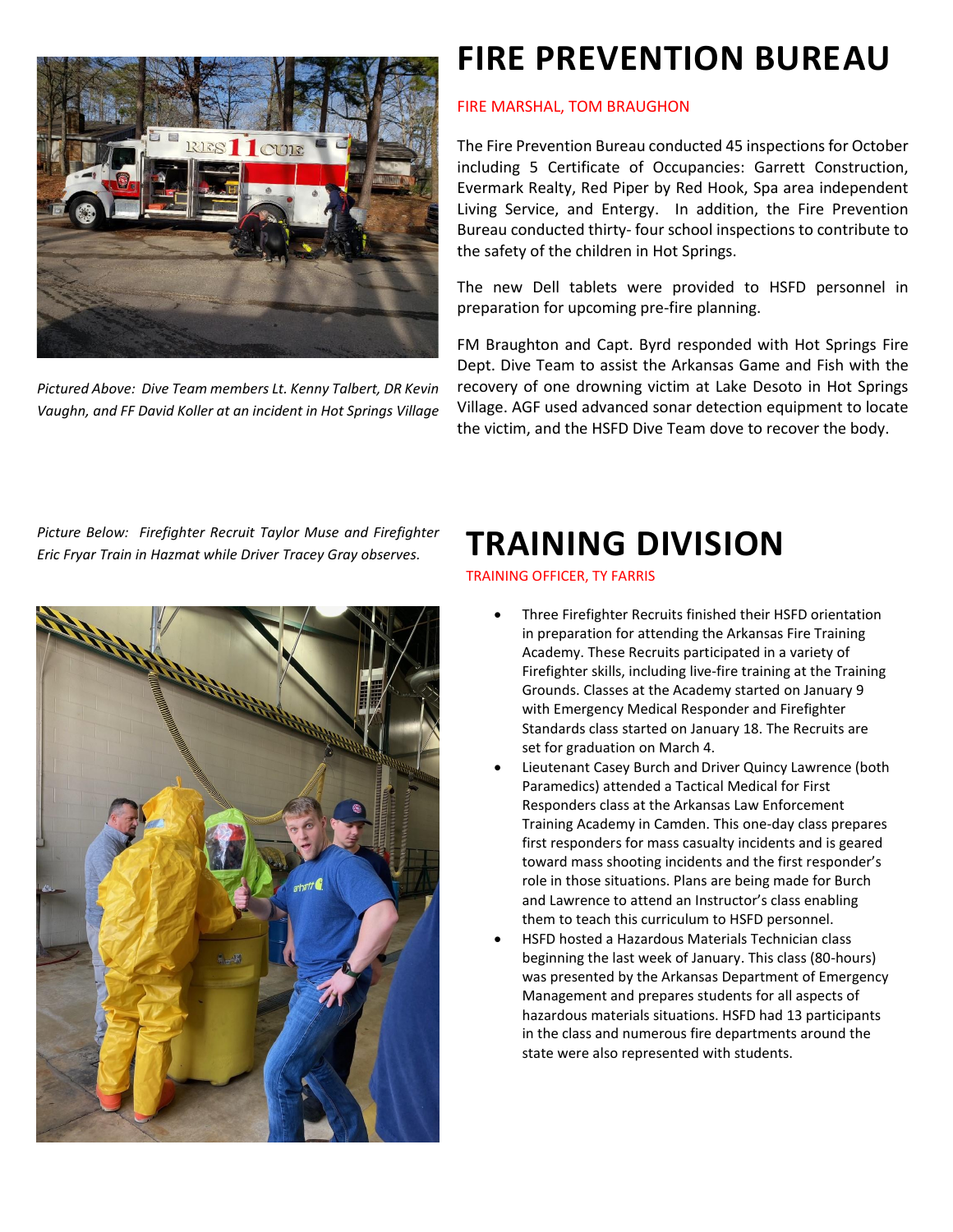

# **JANUARY 2022**

#### STRUCTURE FIRES

Structure fire loss through January 2022: \$36,000.

Total Property Saved through January 2022: \$501,000.

Average response time to structure fires through January 2022: 5:48

## **MONTHLY INCIDENT COUNTS 2022 SITUATION FOUND**